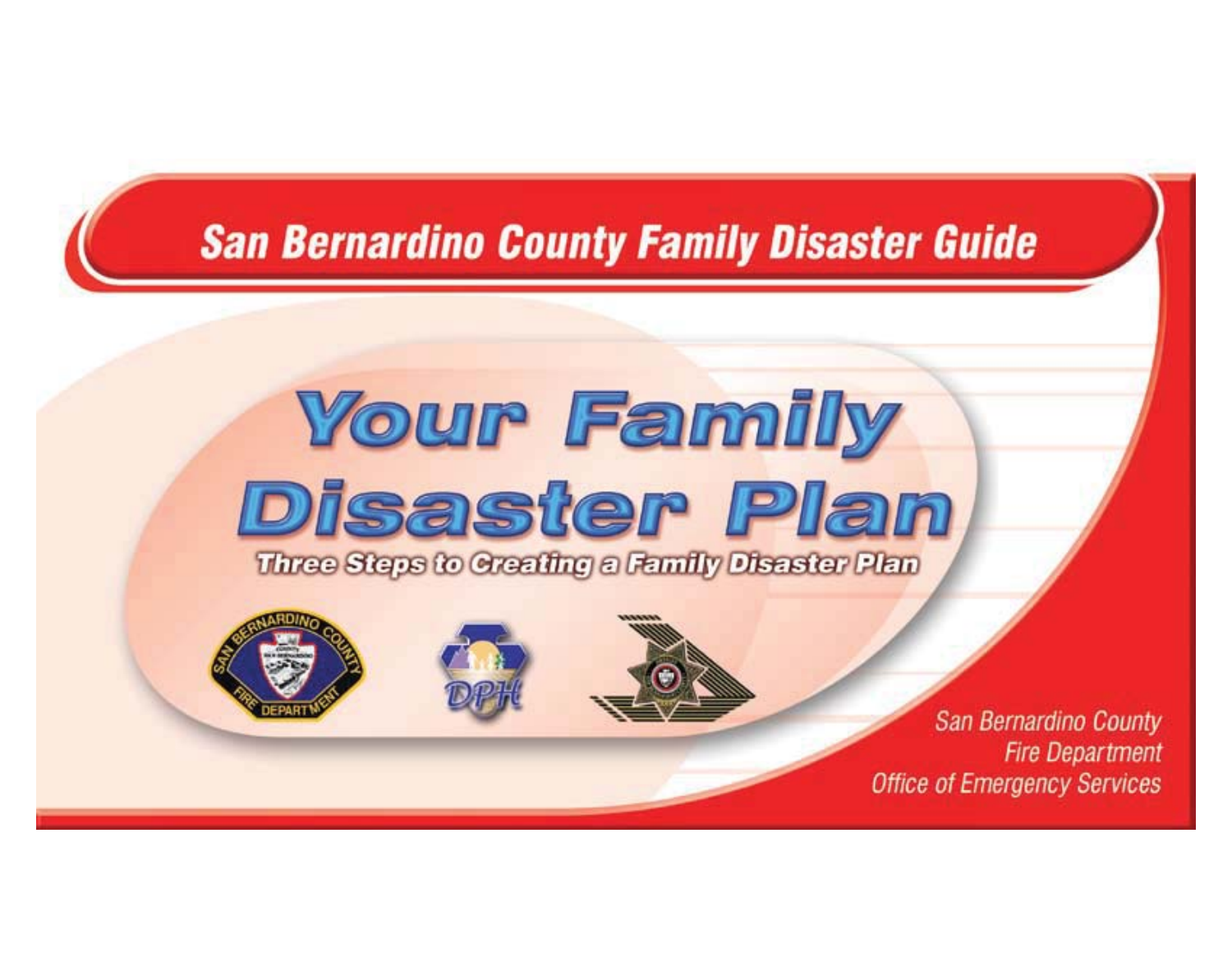# **Three Steps to Creating** Three Steps to Creating a Family Disaster Plan a Family Disaster Plan

Practice. Involving the entire family will let everyone know what to do in an emergency. **Practice. Involving the entire family will let everyone know what to do in an emergency. The three steps to creating a successful Family Disaster Plan are to Plan, Prepare, and** The three steps to creating a successful Family Disaster Plan are to Plan, Prepare, and

create your plan. information you need to information you need to Cross Chapter to gather Cross Chapter to gather local American Red **Dool Arnerican Red** management office or management office or department, emergency department, emergency Contact your local fire Contact your local fire

create your plan.

Red Cross



<sup>O</sup>

- *and earthquakes)*. community and risks that threaten your O and risks threaten your Ask about the specific hazards and earthquakes). community (e.g., fires, floods, **Ask** about the specific hazards *(e.g., fires, floods,*
- O and after a disaster. will be provided before, during disaster and how information will warn you of a pending will be provided before, during will warn you of a pending and after a disaster. disaster and how information **Find** out how local authorities out how local authorities
- family members can call, numbers, an out-of-town relative home, work, and school contact for all family members. Include plan. Include contact information <sup>O</sup> family members can call numbers, an out-of-town relative Develop a family communications **Develop** a family communications home, work, and school contact for all family menhoers. Include plan. Include contact information

 $\bullet$ 

 including the family doctor. local emergency numbers location. List meeting out-of-area home and an location near a meeting out-of-area meeting a meeting including the family doctor. local emergency numbers location. List home and an location near Neighborhood Meeting Place: Te Out-of-State Contact Name: Telephone: lephone: Contact Name: Telephone: Dial 9.1-1 for Emergen Family Communication Plan *Dial 9-1-1 for Emergencies!* Family Com

 outside. earthquake and where to meet the home are in case of an home and where safe places in best escape routes out of the move fast. Teach everyone the other emergency. Be ready to to do to evacuate due to a fire or the home are in case of an other emergency. Be ready to outside earthquake and where to meet move fast. Teach everyone the to do to evacuate due to a fire or **Discuss** what your family needs home and where safe places in best escape routes out of the Discuss what your family needs

O

 as a shelter location. See: emergency information, such Station ( your local Emergency Alert Station (EAS) radio station for your local Emergency Alert If you must evacuate, listen to located on inside back page. *located on inside back page.* as a shelter location. See: EAS emergency information, such **If you must evacuate,** listen to **EAS**) radio station for



 Seal all windows, doors and and clothes dryers if possible. heating systems, exhaust fans off air conditioning, forced air room you have chosen. Turn gency supplies and go into the fireplace dampers. Take emer close windows, air vents and and pets inside, lock doors, place, quickly bring your family outside. When told to shelter-in potentially contaminated air barrier between yourself and is safer to stay put and create a Shelter-in-place is used when it and clothes dryers if possible. heating systems, exhaust fans gency supplies and go into the fireplace dampers. Take emeroutside. When told to shelter-inis safer to stay put and create a vents. Seal all windows, doors and off air conditioning, forced air room you have chosen. Turn close windows, air vents and and pets inside, lock doors, place, quickly bring your family potentially contaminated air barrier between yourself and Shelter-in-place is used when it **Plan to Shelter-in-Place Shelter-in-Place.**

 *to keep contaminated air outside. temporary measure intended* NOTE: Sheltering-in-place is to keep contaminated air outside. temporary measure intended *NOTE: Sheltering-in-place is a*  $\boldsymbol{\omega}$ 

 emergency. your pets in an could shelter

emergency. your pets in an could shelter  so they can be support items in a special place,  **and other special needs.**<sup>O</sup> so they can be support items in a special place, and other special needs. Keep Plan for those with disabilities **Plan for those with disabilities** 

 alternative plan is caregivers, an home-health For those with found quickly. alternative plan is caregivers, an home-health found quickly. For those with



 for more information. for the person. equipment or relocation plans power sources for the plan that may include alternate support equipment, develop a has electrically operated life make it to you. If the person essential if the caregiver cannot for more information for the person. equipment or relocation plans power sources for the plan that may include alternate support equipment, develop a has electrically operated life make it to you. If the person essential if the caregiver cannot Go to http://www.redcross.org/ Go to http://www.redcross.org/

<sup>O</sup> hotels that and pet veterinarians, facilities, boarding of family, prepare a list reasons. public shelters for health permitted in emergency service animals are not aware that pets other than with you if you assume. Be with you if you evacuate. Be Plan for your pets. Take pets hotels that friendly and petveterinarians facilities, boarding friends, of family, prepare a list reasons. In advance public shelters for health permitted in emergency service animals are not aware that pets other than **Plan for your pets.** In advance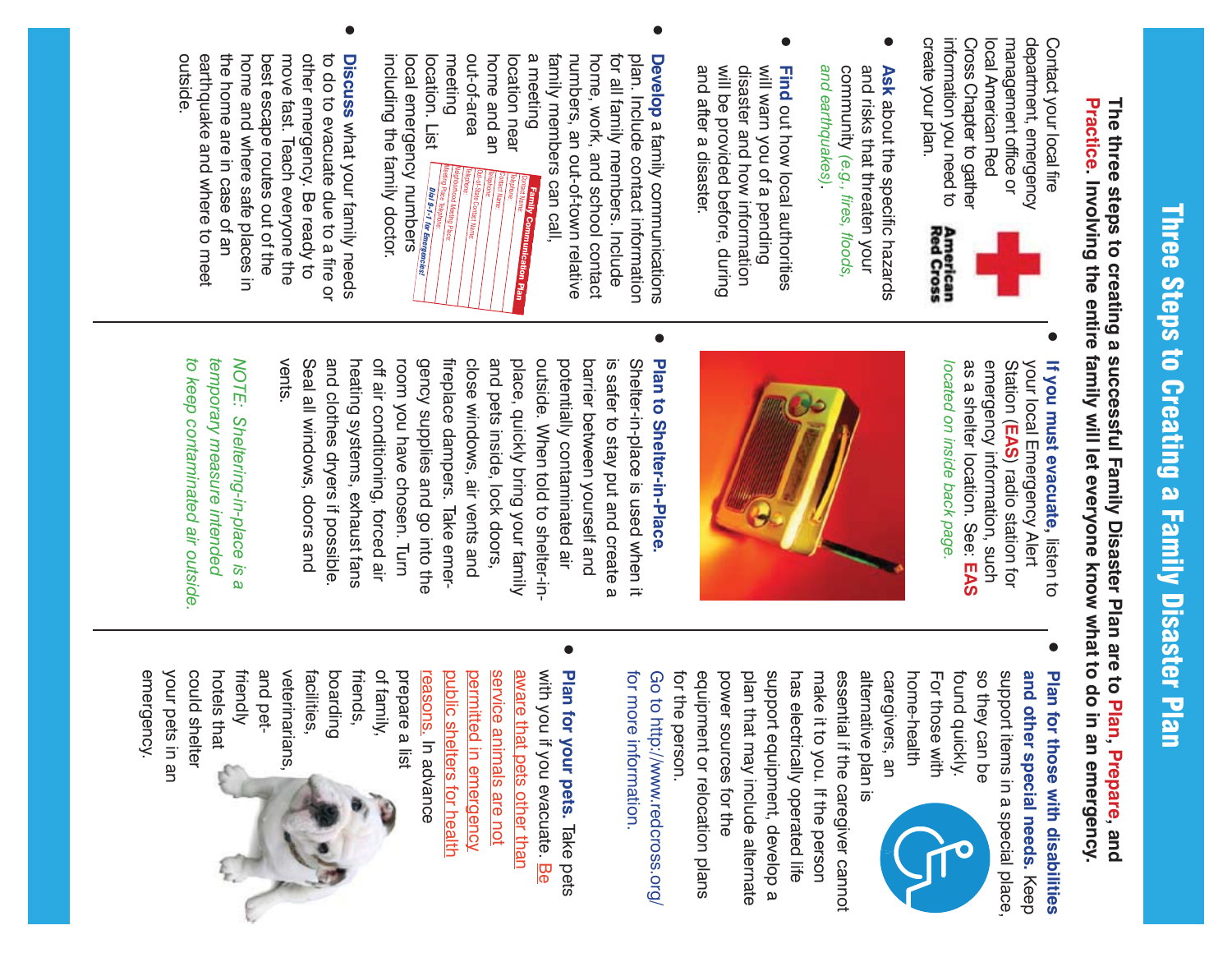# EVACUATION TIPS EVACUATION TIPS

## You have been asked to leave: **You have been asked to leave:**

- O Drive with your headlights on for visibility. Drive with your headlights on for visibility.
- safety vehicles. ● Drive calmly with special attention to public safety vehicles Drive calmly with special attention to public
- officials declare it safe for re-entry. O Do not atternpt to re-enter the area until Do not attempt to re-enter the area until officials declare it safe for re-entry.

## **And if there's time…** And if there's time.

- O Be sure that all windows and doors are Be sure that all windows and doors are closed
- O Open curtains and window coverings. Open curtains and window coverings
- O Lock your home. Lock your home
- might snag firefighter hose lines. ● Cluster lawn furniture and other things that might snag firefighter hose lines Cluster lawn furniture and other things that
- find the house in the smoke. O Leave exterior lights on, it helps firefighters find the house in the smoke Leave exterior lights on, it helps firefighters
- O waste critical water pressure. Don't leave garden sprinklers on, they can waste critical water pressure Don't leave garden sprinklers on, they can

- O and electricity before leaving. If instructed to do so, shut off water, gas, and electricity before leaving. If instructed to do so, shut off water, gas,
- O where you are going. Post a note telling others when you left and where you are going. Post a note telling others when you left and
- officials. follow the instructions of local emergency O Listen to your battery-powered radio and officials. follow the instructions of local emergency Listen to your battery-powered radio and
- Wear protective clothing and sturdy shoes. Wear protective clothing and sturdy shoes

O

- *supply kit. family disaster*  O supply kit. family disaster *Take your*
- weather is whenever severe and listen to it Alert capable radio Buy a Weather weather is whenever severe Buy a Weather and listen to it Alert capable radio



O

 the radio. forecast. Be sure to have extra batteries for the radio. forecast. Be sure to have extra batteries for

http://www.sbcounty.org/sheriff **http://www.sbcounty.org/sheriff**

# **Emergency Alert System (EAS)** Emergency Alert System (EAS)

from a man made or natural occurrence. information through radio, television, and cable TV if life and property are in danger from a man made or natural occurrence. information through radio, television, and cable TV if life and property are in danger The EAS is an emergency warning system that provides the public with immediate The **EAS** is an emergency warning system that provides the public with immediate

During an emergency, tune to your local EAS radio broadcast station listed below. During an emergency, tune to your local **EAS** radio broadcast station listed below.



| EAS Stations: |                                | Additional information available at: |
|---------------|--------------------------------|--------------------------------------|
| 95.1 FM       | <b>KFRG Valley/High Desert</b> | www.sbcfire.org                      |
| 93.3 FM       | KBHR Big Bear Valley           | www.redcross.org                     |
| 88.9 FM       | <b>XHXVY High Desert</b>       | WWW.Oes.ca.gov                       |
| 102.3 FM      | KZXY Victor Valley             | www.ready.gov                        |
| 107.7 FM      | KCDZ Norongo/Joshua Tee        | www.fema.gov                         |
| 1620 AM       | Caltrans Information           | http://newweb.wrh.noaa.gov/sgy/      |

San Bernardino County Emergency Information Line **San Bernardino County Emergency Information Line** (909) 355-8800 — *Recorded Information Only* (909) 355-8800 — Recorded Information Only To report an emergency, call 9-1-1 To report an emergency, call 9-1-1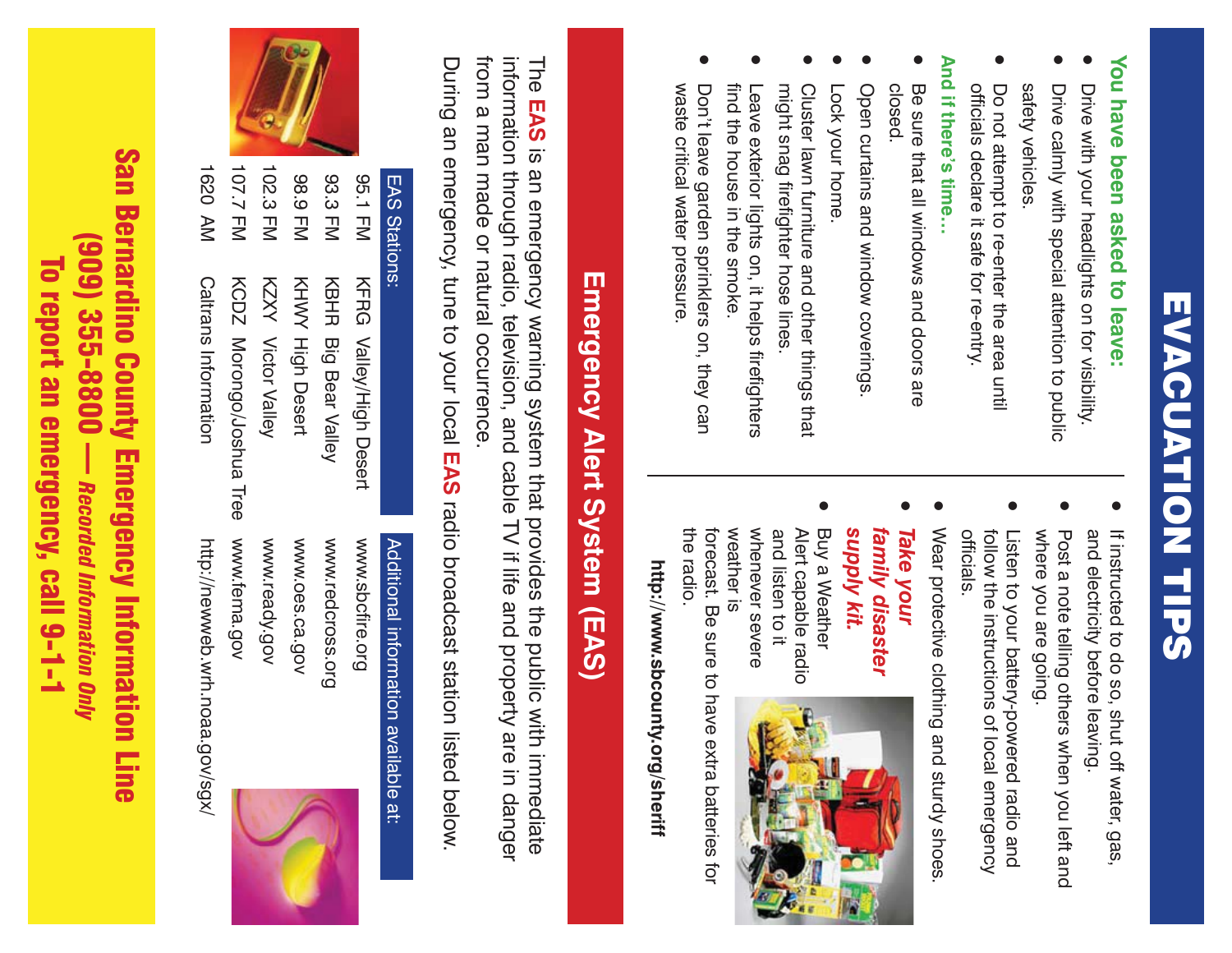## Step 2 to Creating a Family Disaster Plan — **Step 2 to Creating** a Family Disaster Plan *PREPARE THE FAMILY* PREPARE THE FAMILY

## When ordered to evacuate, **When ordered to evacuate,**

and your family will need and your family will need. shop or search for the supplies you shop or search for the supplies you there may be little or no time to there may be little or no time to

#### and keep it up to date. A kit will help and keep it up to date. A kit will help Assemble a disaster supply kit **Assemble a disaster supply kit**

disaster supply disaster supply to a disaster. A to a disaster. A you respond you respona



kit has basic

kit has basic

trash can or large backpack. trash can or large backpack. Consider using a small-wheeled Consider using a small-wheeled close as possible to an exit door. close as possible to an exit door. be stored in a portable container as be stored in a portable container as saster. Disaster supply items should saster. Disaster supply items should comfortable during and after a dicomfortable during and after a di needs to stay safe and be more needs to stay safe and be more

## **Review your kit contents** Review your kit contents at

your vehicle and at work. your vehicle and at work. change. Have emergency supplies in change. Have emergency supplies in least once a year or as family needs least once a year or as family needs

## **Vehicle kit can include:** Vehicle kit can include:

- $\Box$  $\Box$  wheeled piece of luggage or O  *brimmed hat, etc.).* shade items summer – sunscreen lotion, fluorescent distress flag; windshield scraper, shovel, sand, tire chains, – blanket, hat, gloves, perishable food items.  $\Box$  air pump, and flares/reflectors. cables, T Tire repair kit, jumper  $\Box$  and manual.  $\Box$  and maps. and bulbs, extra batteries  $\Box$  Consider using a small Seasonal Supplies: Winter Bottled water and non- White distress flag. First aid kit Flashlight, air pump, and flares/reflectors Flashlight, wheeled piece of luggage or Consider using a small brimmed hat, etc.) shade items (umbrella, wide summer - sunscreen lotion. fluorescent distress flag; windshield scraper, shovel, sand, tire chains - blanket, hat, gloves, Seasonal Supplies: Winter perishaple tood items cables Tire repair kit, jumper White distress flag and manual. and maps. and bulbs, extra batteries Bottled water and non-First aid kit *(umbrella, wide*
- a backpack for the kit. a backpack for the kit.

## **Home Kit Contents: Home Kit Contents:**

 manual can opener. Food for three days and manual can opener. Food for three days and

 $\Box$ 

 *per day)* for three days. Water *(one gallon per person*  per day) for three days. Water (one gallon per person

 $\square$ 

- $\square$  television and extra batteries. T Battery operated radio/ television and extra batteries. Battery operated radio/
- Flashlight with extra batteries. Flashlight with extra batteries

 $\Box$ 

 $\Box$ 

- $\Box$  Trist aid kit and first aid manual. Tirst aid Kit and first aid Handal.
- *and toilet paper). plastic garbage bags and ties,*  T Sanitation and hygiene items and tollet paper). plastic garbage bags and ties, Sanitation and hygiene items (hand sanitizer, moist towelettes, *(hand sanitizer, moist towelettes,*
- Matches in waterproof container. Matches in waterproof container.

 $\Box$ 

- $\Box$  $\Box$  That condition and plankets. **T** Whistle. Extra clothing and blankets Whistle
- $\Box$  $\Box$ T Kitchen accessories and cooking utensils. cooking utensils. Kitchen accessories and
- and important documents.  $\Box$  Photocopies of identification and important documents Photocopies of identification
- Cash and coins. Cash and coins.

 $\Box$ 

- $\Box$  and hearing aid batteries glasses, contact lens solution, T Special needs items such as prescription medications, eye and hearing aid batteries glasses, contact lens solution, prescription medications, eye Special needs items such as
- providers, schools, etc.  $\square$  List of phone numbers: medical providers, schools, etc. List of phone numbers: medical
- *Guide, AAA, etc.).* Local map *(e.g. Thomas*  Guide, AAA, etc.). Local map (e.g. Thomas

 $\Box$ 

- diapers, bottles, and pacifiers.  $\Box$  Items for infants such as formula, diapers, bottles, and pacifiers. ltems for infants such as formula,
- $\Box$  map, and other items unique to the needs of the family. Tools, pet supplies, a local area the needs of the family. map, and other items unique to Tools, pet supplies, a local area
- $\Box$  member of the family. Filter mask for each member of the family. Filter mask for each
- $\Box$  Bleach to sanitize water. Bleach to sanitize water.

## **If you live in a cold climate,**If you live in a cold climate,



医皮膜膜 强烈

heat during or after<br>a disaster. Consider clothing and sider clothing and a disaster. Con heat during or after

ing tor each person: ing for each person: sure to include one set of the tollowsure to include one set of the follow bedding needs. Be bedding needs. Be

- $\Box$  Jacket or coat Jacket or coat
- sleeve shirt T Long pants and long sleeve shirt Long pants and long

 $\Box$ 

- $\Box$ T Sturdy shoes **Sturdy shoes**
- T Hat, gloves, and scarf Hat, gloves, and scarf
- blanket I Sleeping bag or warm Sleeping bag or warm blanket

#### **keep clear Locate and Locate and**

water lines. If a electricity, and water lines. If a electricity, and points for your the utility shut-off the utility shut-off points for your<br>home gas,



valve or switch. needed, keep the tool near the special tool is valve or switch. needed, keep the tool near the special tool is

#### **Prepare an inventory of home an inventory of home items.** This can be supplemented This can be supplemented

with photographs. Keep the invenhome such as a safe deposit box. home such as a safe deposit box. tory in a safe place away from the tory in a safe place away from the with photographs. Keep the inven-

alerts/alarms the local community uses to notify the residents nity uses to notify the residents alerts/alarms the local commuinside back cover) and the other *inside back cover)*local EAS radio station trequency of your frequency of your by the phone. Include the radio by the phone. Include the radio Post emergency phone numbers Post emergency phone numbers **EAS** radio station *(see*  and the other See

incident. of an

current and in working<br>order. current and in working and smoke detectors and smoke detectors **Keep** fire extinguishers fire extinguishers



#### the wallet emergency Complete and carry **Complete and carry**

the wallet emergency the cards as changes occur. the cards as changes occur. bottom of this brochure. Update bottom of this brochure. Update information cards located at the information cards located at the

## **Locate home/work evacuation**  Locate home/work evacuation

with potential obstacles. Know blocked. primary evacuation route is primary evacuation route is alternative routes in case the alternative routes in case the with potential obstacles. Know **routes** and become familiar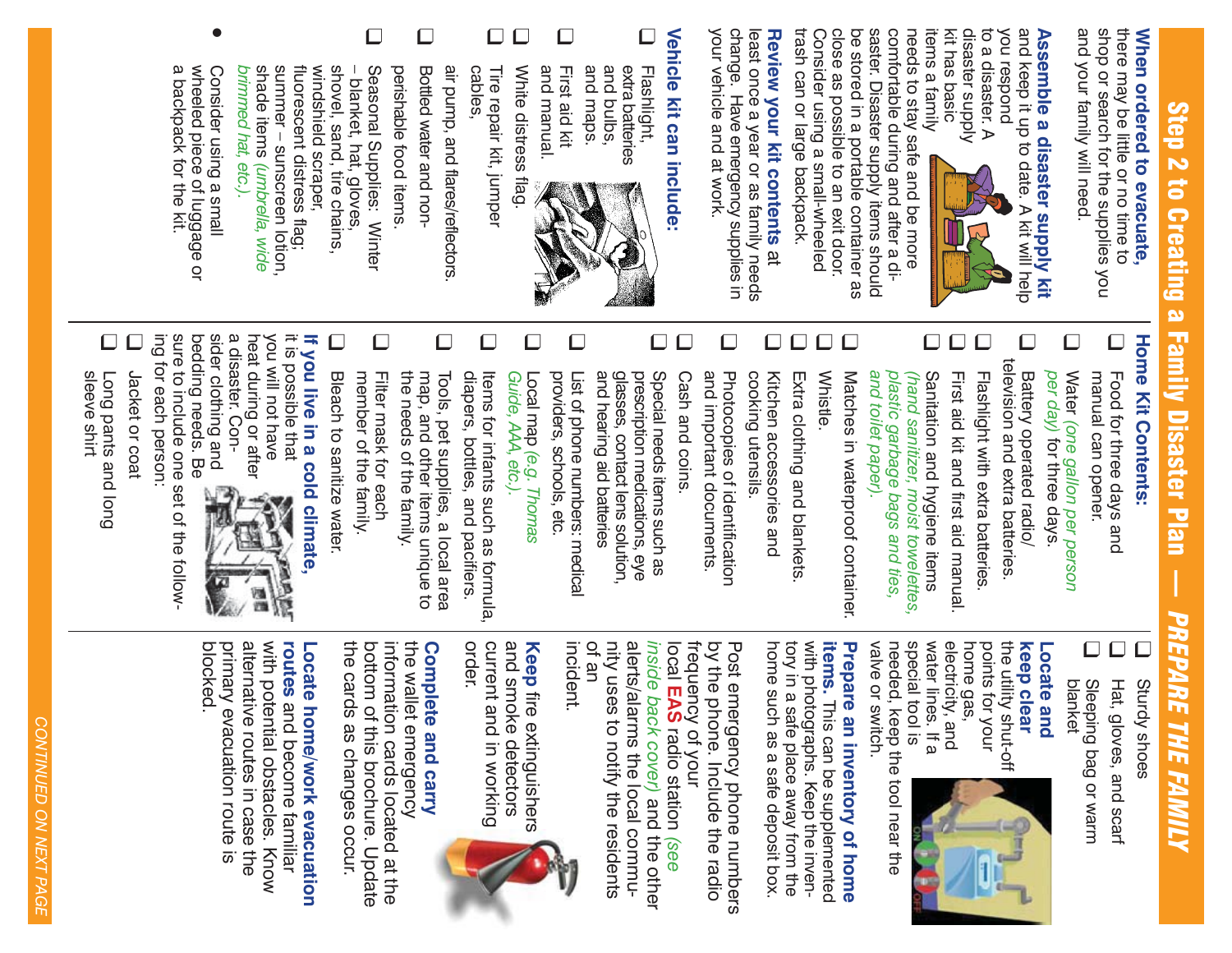# *PREPARE THE FAMILY continued* **PREPARE THE FAMILY continued**

weather information. high winds. Visit www.wrh.noaa.gov for more often in our County as do winter storms and National Weather Service. Flash floods happen and other weather related information from the Be Weather Wise. Listen for Watches, Warnings weather information. high winds. Visit www.wrh.noaa.gov for more often in our County as do winter storms and National Weather Service. Flash floods happen and other weather related information from the **Be Weather Wise.**Listen for Watches, Warnings,

## Become Involved. Take a Community **Become Involved.** Take a **Community**

information or to class and a first aid/CPR class. For more Emergency Response Team (CERT) training information or to class and a first aid/CPR class. For more **Emergency Response Team (CERT)**

office, fire or management emergency your local training, contact receive CERT office, fire or management emergency training, contact receive CERT



or visit http://www.sbcfire.org/oes/csc\_cert.asp<br>website. more about CERT please call (909) 356-3998, police department. If you would like to learn or visit http://www.sbcfire.org/oes/csc\_cert.asp more about CERT please call (909) 356-3998, police department. If you would like to learn

> each other in the event of a disaster. Meet with neighbors and make plans to assist each other in the event of a disaster. **Meet with neighbors** and make plans to assist

Stay Informed. Know what is happening in your identified for your community. identified for your community. community to reduce the risks and hazards community to reduce the risks and hazards **Stay Informed.** Know what is happening in your

the non-perishable foods. use the food in your home, starting with assistance. Besides the emergency supplies, possibly up to seven days without outside **Prepare** to survive for at least 72 hours and the non-perishable foods. refrigerated items, then frozen items, and last refrigerated items, then frozen items, and last use the food in your home, starting with assistance. Besides the emergency supplies, possibly up to seven days without outside to survive for at least 72 hours and

#### times. Keep the gas tank of your car at least half full at all **Keep the gas tank of your** at least half full at all



# Step 3 to Creating a Family Disaster Plan Step 3 to Creating a Family Disaster Plan — **PRACTICE YOUR PLAN** *PRACTICE YOUR PLAN*

practice the plan is the weekend that daylight savings starts and ends. It is important to discuss and practice your Family Disaster Plan at least twice a year. A good time to practice the plan is the weekend that daylight savings starts and ends. It is important to discuss and practice your Family Disaster Plan at least **twice a year**. A good time to

- O Practice evacuating from your home and meeting outside **Practice** evacuating from your home and meeting outside.
- O Walk and drive evacuation routes **Walk and drive** evacuation routes.
- $\bullet$ Call your out-of-state contact **Call** your out-of-state contact.
- $\bullet$  did not work, change the plan to make it work or to improve the did not work, change the plan to make it work or to improve the<br>plan. Talk about the practice drill with your family. If a part of the plan **Talk** about the practice drill with your family. If a part of the plan



- $\bullet$  emergency contact information, insurance information, and copies of important documents, etc. **Update** parts of the plan that have changed such as telephone numbers, school and work locations, emergency contact information, insurance information, and copies of important documents, etc. **Update** parts of the plan that have changed such as telephone numbers, school and work locations,
- O radios and flashlights work. Inspect containers and replace them if cracks or other damage is present. Check your Disaster Supply Kit and replace items that are date expired or damaged. Make sure radios and flashlights work. Inspect containers and replace them if cracks or other damage is present. **Check your Disaster Supply Kit** and replace items that are date expired or damaged. Make sure
- O Check batteries and/or working condition of smoke detectors and carbon monoxide monitors **Check** batteries and/or working condition of smoke detectors and carbon monoxide monitors.
- O Replace clothing, prescription items, glasses, contacts, etc. if they are out-of-date or no longer fit **Replace** clothing, prescription items, glasses, contacts, etc. if they are out-of-date or no longer fit.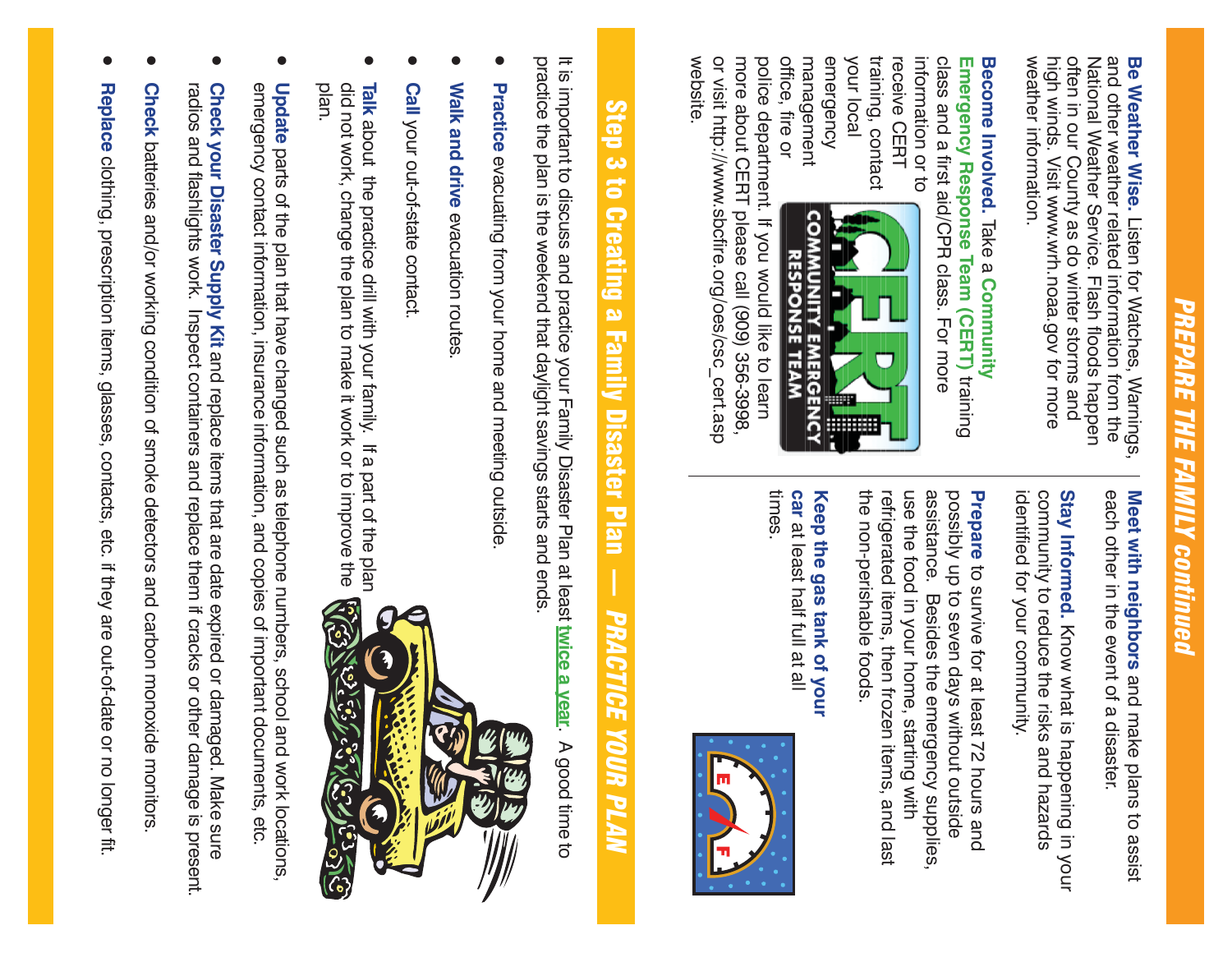# How to Keep Your Family Healthy During a Disaster How to Keep Your Family Healthy During a Disaster

## **DISEASE PREVENTION** DISEASE PREVENTION

frequently. ing illness is to wash your hands ing illness is to wash your hands Your first line of defense on fight-Your first line of defense on fight-

- and apply soap. O Wet your hands and apply soap. Wet your hands
- and scrub together O and scrub together hands Rub your

 and dry. 10-15 seconds, rinse well, and dry. 10-15 seconds, rinse well.

 soap and water. not wash your hands with or a hand sanitizer if you can O Use an antibacterial towelette soap and water. not wash your hands with or a hand sanitizer if you can Use an antibacterial towelette

### **WATER SAFETY** WATER SAFETY

order is issued, not use the water not use the water residents should residents should order is issued, If a "boil water" If a "boil water"



O

bottled, boiled, or treated water. bottled, boiled, or treated water. and personal hygiene includes and personal hygiene includes Safe water for drinking, cooking, Safe water for drinking, cooking, utensils, hand washing or cooking utensils, hand washing or cooking. for drinking, washing dishes and for drinking, washing dishes and

 let cool before using. O Boil water for one minute and let cool before using. Boil water for one minute and

and electricity is not available. an alternate method where gas *and electricity is not available. an alternate method where gas*  Water purification may be used as *Water purification may be used as* 

before using. before using. and let stand for 30 minutes and let stand for 30 minutes gallon of cloudy water. Mix well gallon of cloudy water. Mix well and 16 drops (1/2 teaspoon) per and 16 drops Purex, per gallon of clear water Purex, per gallon of clear water hold bleach, such as Clorox or hold bleach, such as Clorox or drops (7/4 teaspoon) of house O Purify water by adding eight Purify water by adding eight *(¼ teaspoon)* of house *(½ teaspoon)*

## **FOOD SAFETY** FOOD SAFETY

actions to keep food safe: power outage occur, take these tor or freezer. Should a long-term in a properly functioning refrigerahazardous to food that is stored outage of two hours or less is not due to power outages. A power during and after an emergency actions to keep food safe: power outage occur, take these tor or freezer. Should a long-term in a properly functioning refrigera hazardous to food that is stored outage of two hours or less is not due to power outages. A power during and after an emergency Food may not be safe to eat Food may not be safe to eat

 $\bullet$ 

- O much as possible. and freezer doors closed as together and keep refrigerator Group packages of food much as possible. together and keep refrigerator Group packages of food and freezer doors closed as
- $\bullet$  be off longer than 4 hours. refrigerator if it is expected to Add block or dry ice to your refrigerator if it is expected to Add block or dry ice to your be off longer than 4 hours.
- O unusual odor, color, or texture. Discard foods that have an unusual odor, color, or texture. Discard foods that have an
- or damaged. are bulging, opened, Discard canned foods that or damaged. are bulging, opened Discard canned foods that
- $\bullet$  Re-label the cans. of bleach in 5 gallons of water. dip them in a solution of 1 cup labels, wash the cans, and storm water, remove the contact with floodwater or If canned food has come in dip them in a solution of 1 cup labels, wash the cans, and contact with floodwater or If canned food has come in of bleach in 5 gallons of water. storm water, remove the Re-label the cans

#### MONOXIDE POISONING **PREVENTING CARBON** MONOXIDE POISONING PREVENTING CARBON

and death if you sudden illness that can cause colorless gas Carbon monoxide and death if you sudden illness that can cause colorless gas (CO) is an odorless (CO) is an odorless, Carbon monoxide

heating, cooling, or cooking sources of fuel or electricity for occur you may use alternative breathe it. When power outages heating, cooling, or cooking. sources of fuel or electricity for occur you may use alternative breathe it. When power outages

- $\bullet$  poison the people and animals because CO can build up and your home, garage, or camper ● Do not use these sources in Do not use these sources in poison the people and animals because CO can build up and inside. your home, garage, or camper
- to prevent fire. these sources operating Use caution when operating Use caution to prevent fire these sources

#### FROM CHEMICALS FROM CHEMICALS **PROTECTING YOURSELF** PROTECTING YOURSELF

may be released from harm people's health chemicals that can hurricanes, and floods such as earthquakes During emergencies may be released from harm people's health chemicals that can hurricanes, and floods, such as earthquakes, During emergencies



sources into the environment. businesses, homes, and other sources into the environment. businesses, homes, and other

- $\bullet$ water for a least 20 minutes. flush skin or eyes with running with substance, immediately In case of skin or eye contact nated clothing and shoes. Remove and isolate contamiwith substance, immediately water for a least 20 minutes. flush skin or eyes with running In case of skin or eye contact nated clothing and shoes. Remove and isolate contami-
- **call 9-1-1. by a chemical, been poisoned someone has** someone has If you suspect call 9-1-1. by a chemical, been poisoned **If you suspect**

 $\bullet$ 



www.sbcounty.gov/dph **www.sbcounty.gov/dph**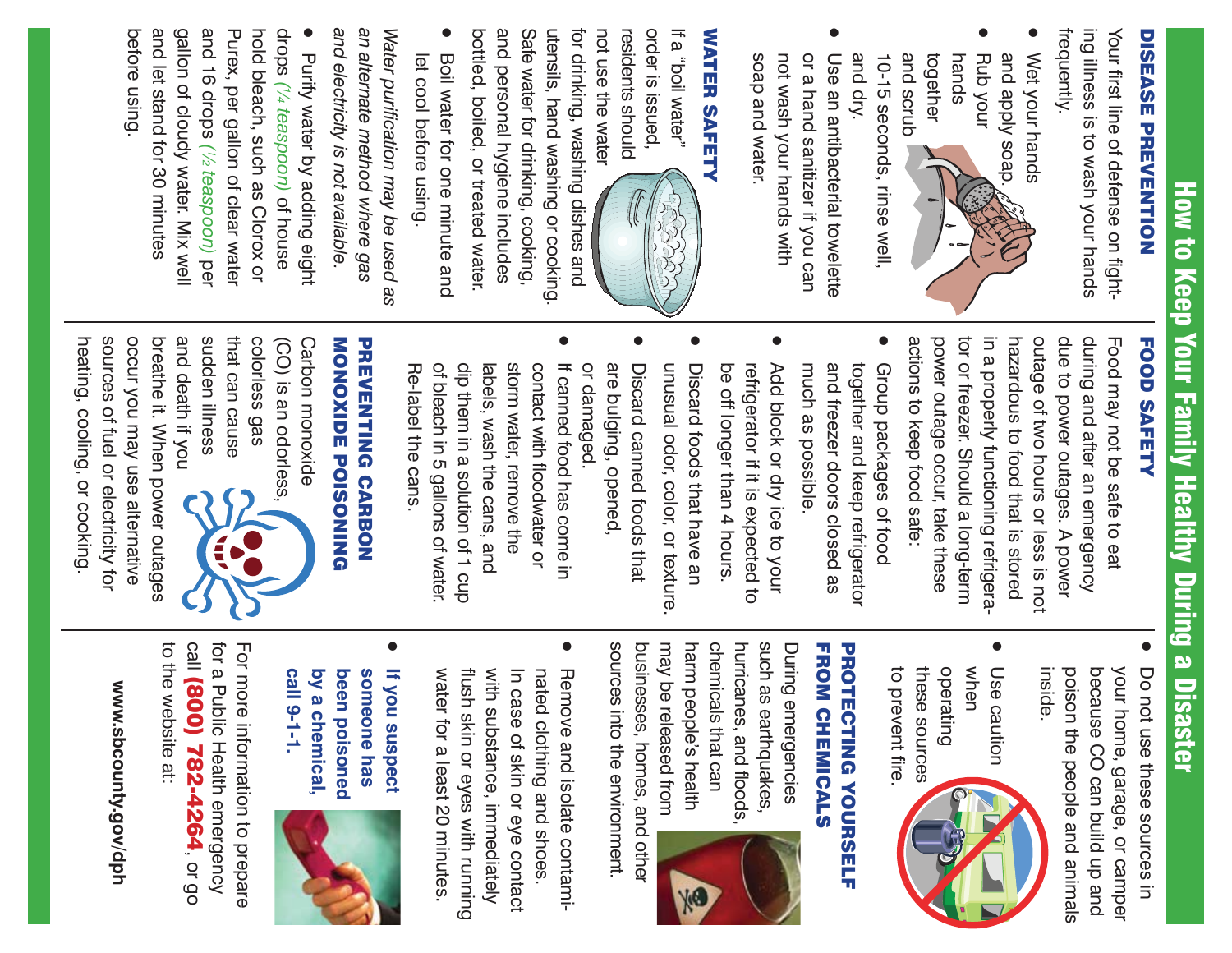# EVACUATION TIPS EVACUATION TIPS

## You have been asked to leave: **You have been asked to leave:**

- $\bullet$  Drive calmly with special attention to public O Drive with your headlights on for visibility. Drive calmly with special attention to public Drive with your headlights on for visibility.
- officials declare it safe for re-entry. O safety vehicles. Do not attempt to re-enter the area until safety vehicles officials declare it safe for re-entry. Do not attempt to re-enter the area until

## And if there's time. **And if there's time…**

- O Be sure that all windows and doors are closed. Be sure that all windows and doors are
- O Open curtains and window coverings. Open curtains and window coverings
- Lock your home. Lock your home.
- might snag firefighter hose lines. ● Cluster lawn furniture and other things that might snag firefighter hose lines Cluster lawn furniture and other things that
- find the house in the smoke. O Leave exterior lights on, it helps firefighters find the house in the smoke Leave exterior lights on, it helps firefighters
- O waste critical water pressure. Don't leave garden sprinklers on, they can waste critical water pressure. Don't leave garden sprinklers on, they can
- $\bullet$  and electricity before leaving. If instructed to do so, shut off water, gas, and electricity before leaving. If instructed to do so, shut off water, gas

- $\bullet$  where you are going. ● Post a note telling others when you left and where you are going. Post a note telling others when you left and
- officials. follow the instructions of local emergency O Listen to your battery-powered radio and officials. follow the instructions of local emergency Listen to your battery-powered radio and
- Wear protective clothing and sturdy shoes. Wear protective clothing and sturdy shoes

O

- *supply kit. family disaster*  O supply kit. family disaster *Take your*
- $\bullet$  severe weather is listen to it whenever capable radio and Buy a Weather Alert severe weather is capable radio and Buy a Weather Alert listen to it whenever



 the radio. forecast. Be sure to have extra batteries for the radio forecast. Be sure to have extra batteries for

http://www.sbcounty.org/sheriff **http://www.sbcounty.org/sheriff**

# **Emergency Alert System (EAS)** Emergency Alert System (EAS)

from a man made or natural occurrence from a man made or natural occurrence. information through radio, television, and cable TV if life and property are in danger information through radio, television, and cable TV if life and property are in danger The EAS is an emergency warning system that provides the public with immediate The **EAS** is an emergency warning system that provides the public with immediate

During an emergency, tune to your local EAS radio broadcast station listed below During an emergency, tune to your local **EAS** radio broadcast station listed below.



#### EAS Stations: EAS Stations:

Additional information available at:

Additional information available at:

#### 98.9 FM KHWY High Desert 93.3 FM KBHR Big Bear Valley 95.1 FM KFRG Valley/High Desert KHWY High Desert KBHR Big Bear Valley KFRG Valley/High Desert

www.fema.gov www.redcross.org www.ready.gov www.sbcfire.org www.fema.gov www.ready.gov www.oes.ca.gov www.oes.ca.gov www.redcross.org www.sbcfire.org



http://newweb.wrh.noaa.gov/sgx http://newweb.wrh.noaa.gov/sgx/

**Caltrans Information** 

KCDZ Morongo/Joshua Tree

KZXY

**Victor Valley**